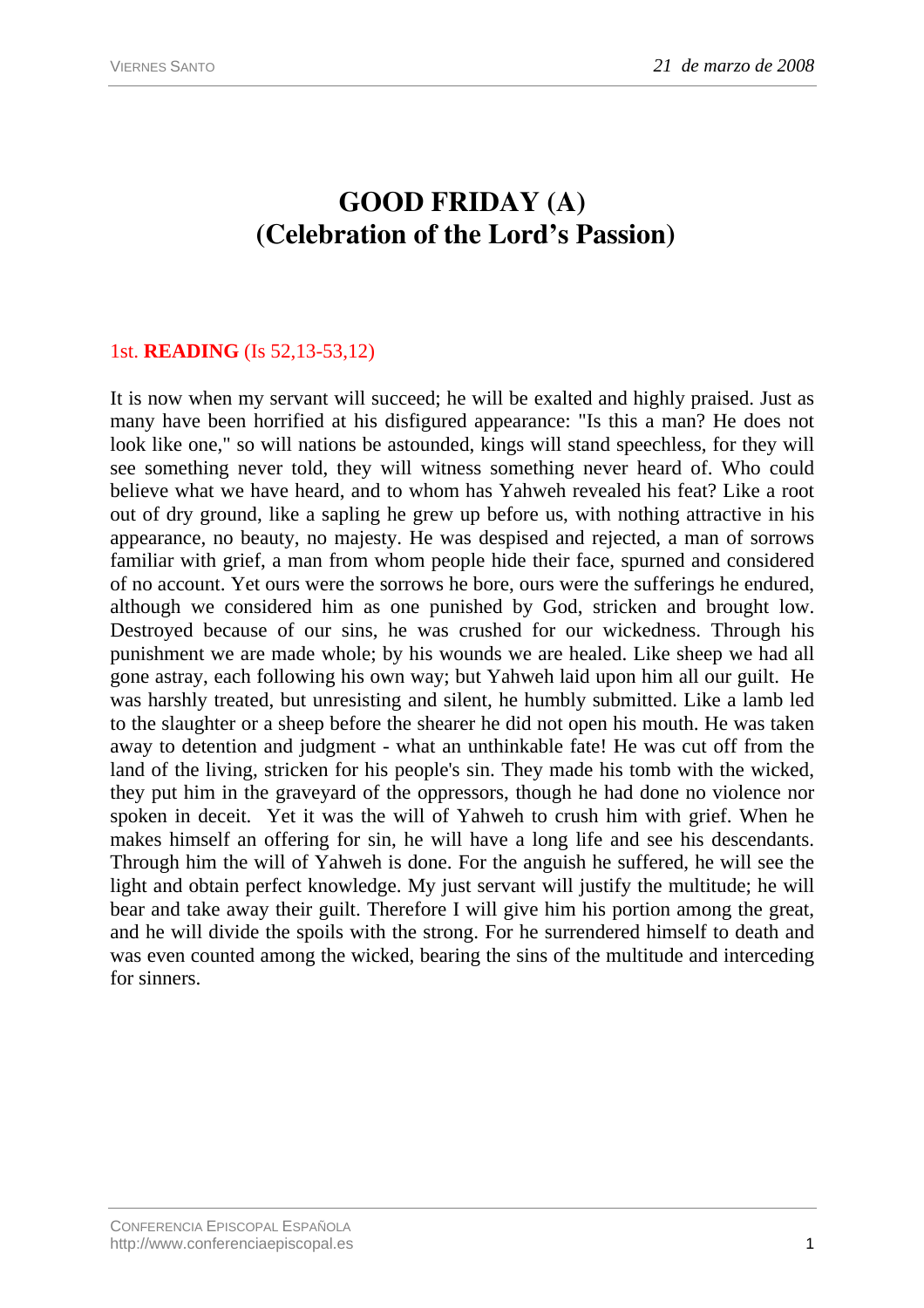## **RESPONSORIAL PSALM** (Ps 31)

In you, O Lord, I take refuge, may I never be disgraced; deliver me in your justice. Into your hands I commend my spirit; you have redeemed me, O Lord, faithful God. I have become an object of reproach for my foes and for my neighbors; so horrible to my friends that they hurry away when they see me in the streets. am like the dead, unremembered; I have become like a broken pot, thrown away, discarded.

But I put my trust in you, O Lord. You are my God; my days are in your hand. Deliver me from the hand of my enemies, from those after my skin.

Make your face shine upon your servant; save me in your love. Be strong and take courage, all you who hope in the Lord.

### **2nd. READING** (Heb 4,14-16; 5,7-9)

We have a great High Priest, Jesus, the Son of God, who has entered heaven. Let us, then, hold fast to the faith we profess. Our high priest is not indifferent to our weaknesses, for he was tempted in every way just as we are, yet without sinning. Let us, then, with confidence approach God, the giver of grace; we will obtain mercy and, through his favor, help in due time. Christ, in the days of his mortal life, offered his sacrifice with tears and cries. He prayed to him who could save him from death, and he was heard because of his humble submission. Although he was Son, he learned through suffering what obedience was, and once made perfect, he became the source of eternal salvation for those who obey him.

## **GOSPEL** (Jn 18,1-19,42)

The passion of our Lord Jesus Christ according to John.

When Jesus had finished speaking, he went with his disciples to the other side of the Kidron Valley. There was a garden there where Jesus entered with his disciples. Now Judas, who betrayed him, knew the place since Jesus had often met there with his disciples. He led soldiers of the Roman battalion and guards from the chief priests and Pharisees, who went there with lanterns, torches and weapons. Jesus knew all that was going to happen to him; he stepped forward and asked, "Who are you looking for?"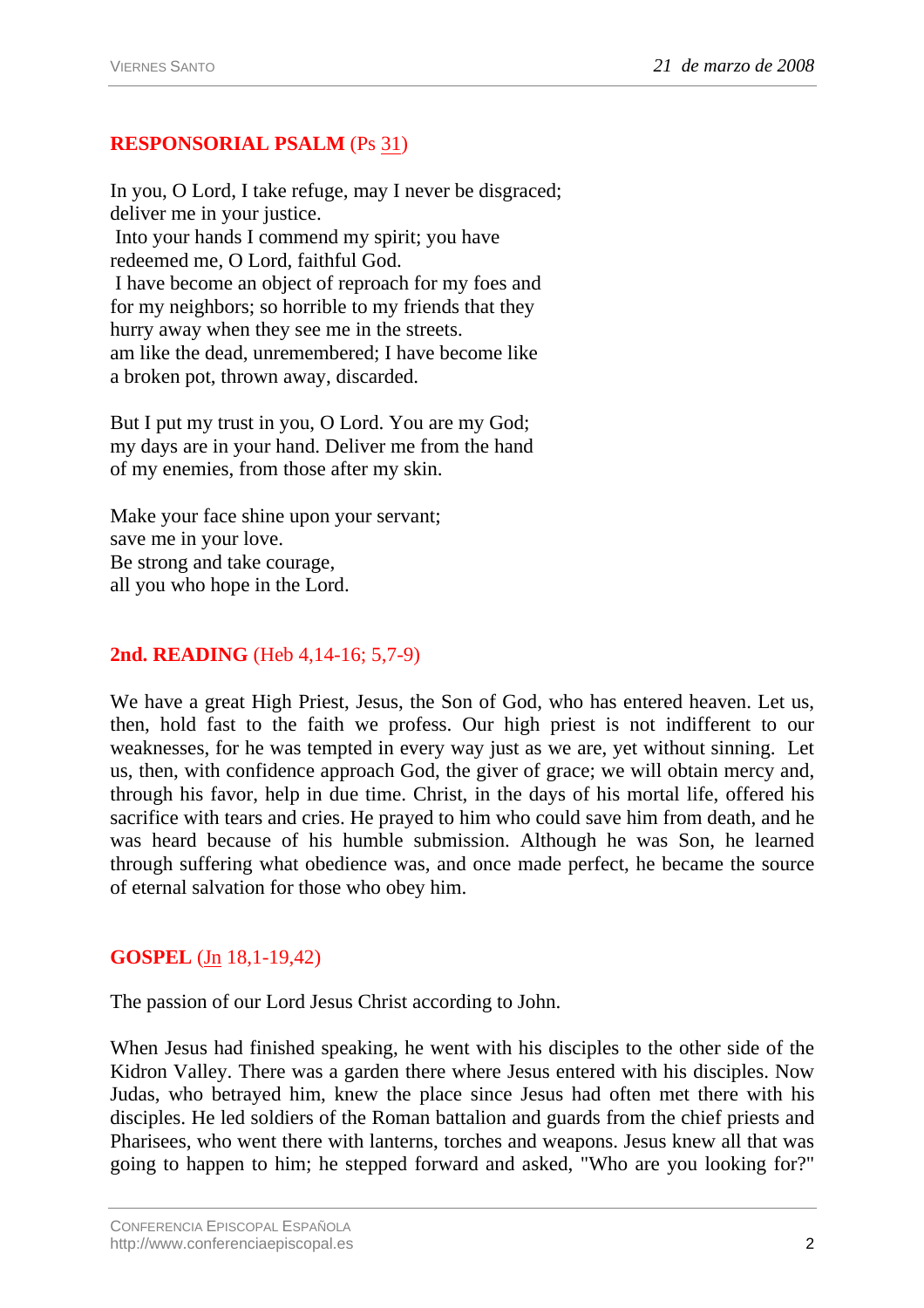They answered, "Jesus the Nazarene." Jesus said, "I am he." Judas, who betrayed him, stood there with them. When Jesus said, "I am he," they moved back and fell to the ground. He then asked a second time, "Who are you looking for?" and they answered, "Jesus the Nazarene." Jesus replied, "I told you that I am he. If you are looking for me, let these others go." So what Jesus had said came true: "I have not lost one of those you gave me." Simon Peter had a sword; he drew it and struck Malchus, the High Priest's servant, cutting off his right ear. But Jesus said to Peter, "Put your sword into its sheath; shall I not drink the cup which the Father has given me?" The guards and the soldiers, with their commander, seized Jesus and bound him; and they took him first to Annas. Annas was the father-in-law of Caiaphas, who was the High Priest that year; and it was Caiaphas who had told the Jews: "It is better that one man should die for the people." Simon Peter with another disciple followed Jesus. Because this disciple was known to the High Priest, they let him enter the courtyard of the High Priest along with Jesus, but Peter had to stay outside at the door. The other disciple, who was known to the High Priest went out and spoke to the maidservant at the gate and brought Peter in. Then, this servant on duty at the door said to Peter, "So you also are one of his disciples?" But he answered, "I am not." Now the servants and the guards had made a charcoal fire and were standing and warming themselves, because it was cold. Peter was also with them warming himself. The High Priest questioned Jesus about his disciples and his teaching. Jesus answered him, "I have spoken openly to the world; I have always taught in places where the Jews meet together, either at the assemblies in synagogues or in the Temple. I did not teach secretly. Why then do you ask me? Ask those who heard me, they know what I said." At this reply one of the guards standing by gave Jesus a blow on the face, saying, "Is that the way to answer the High Priest?" Jesus said to him, "If I have spoken wrongly, point it out; but if I have spoken rightly, why do you strike me?" Then Annas sent him, bound, to Caiaphas, the High Priest. Now Simon Peter stood there warming himself. They said to him, "Surely you also are one of his disciples." He denied it and answered, "I am not." One of the High Priest's servants, a kinsman of the one whose ear Peter had cut off, asked, "Did I not see you with him in the garden?" Again Peter denied it, and at once the cock crowed.

Then they led Jesus from the house of Caiaphas to the court of the Roman governor. It was now morning. The Jews didn't enter lest they be made unclean (by coming into the house of a pagan) and be unable to eat the Passover meal. So Pilate went out and asked, "What charge do you bring against this man?" They answered, "If he were not a criminal, we would not be handing him over to you." Pilate said, "Take him yourselves and judge him according to your own law." But they replied, "We ourselves are not allowed to put anyone to death." It was clear from this what kind of death Jesus was to die, according to what Jesus himself had foretold. Pilate then entered the court again, called Jesus and asked him, "Are you the King of the Jews?" Jesus replied, "Does this word come from you, or did you hear it from others?" Pilate answered, "Am I a Jew? Your own nation and the chief priests have handed you over to me. What have you done?" Jesus answered, "My kingship does not come from this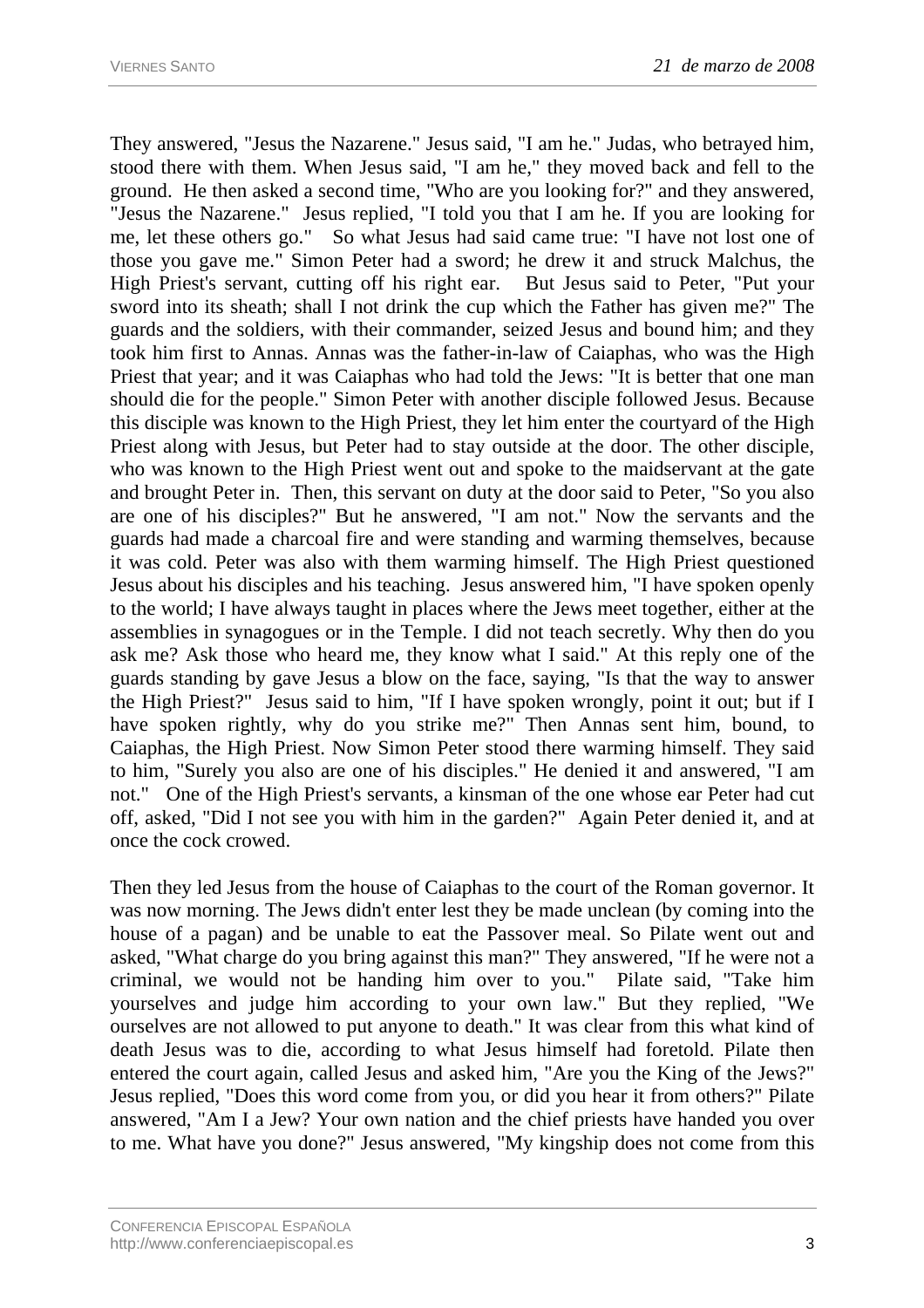world. If I were king like those of this world, my guards would have fought to save me from being handed over to the Jews. But my kingship is not from here." Pilate asked him, "So you are a king?" And Jesus answered, "Just as you say, I am a king. For this I was born and for this I have come into the world, to bear witness to the truth. Everyone who is on the side of truth hears my voice." Pilate said, "What is truth?" Pilate then went out to the Jews again and said, "I find no crime in this man. Now, according to a custom, I must release a prisoner of yours at the Passover. With your agreement I will release for you the King of the Jews." But they insisted and cried out, "Not this man, but Barabbas!" Now Barabbas was a robber.

Then Pilate had Jesus taken away and scourged. The soldiers also twisted thorns into a crown and put it on his head. They threw a cloak of royal purple around his shoulders and began coming up to him and saluting him, "Hail, king of the Jews," and they struck him on the face. Pilate went outside yet another time and said to the Jews, "Look, I am bringing him out and I want you to know that I find no crime in him." Jesus then came out wearing the crown of thorns and the purple cloak and Pilate pointed to him saying, "Here is the man!" On seeing him the chief priests and the guards cried out, "Crucify him! Crucify him!" Pilate replied, "Take him yourselves and have him crucified, for I find no case against him." The Jews then said, "We have a Law, and according to the Law this man must die because he made himself Son of God." When Pilate heard this he was more afraid. And coming back into the court he asked Jesus, "Where are you from?" But Jesus gave him no answer. Then Pilate said to him, "You will not speak to me? Do you not know that I have power to release you just as I have power to crucify you?" Jesus replied, "You would have no power over me unless it had been given you from above; therefore the one who handed me over to you is more guilty." From that moment Pilate tried to release him, but the Jews cried out, "If you release this man, you are no friend of Caesar. Anyone who makes himself king is defying Caesar." When Pilate heard this, he had Jesus brought outside to the place called the Stone Floor - in Hebrew Gabbatha - and there he had him seated in the tribune. It was the Preparation Day for the Passover, about noon. So Pilate said to the Jews, "Here is your king." But they cried out, "Away! Take him away! Crucify him!" Pilate replied, "Shall I crucify your king?" And the chief priests answered, "We have no king but Caesar." Then Pilate handed Jesus over to them to be crucified.

Bearing his own cross, Jesus went out of the city to what is called the Place of the Skull, in Hebrew: Golgotha. There he was crucified and with him two others, one on either side, and Jesus was in the middle. Pilate had a notice written and fastened to the cross that read: Jesus the Nazorean, King of the Jews. Many Jewish people saw this title, because the place where Jesus was crucified was very close to the city. It was, moreover, written in Hebrew, Latin and Greek. The chief priests said to Pilate, "Do not write: 'The king of the Jews'; but: "This man claimed to be king of the Jews.' "Pilate answered them, "What I have written, I have written." When the soldiers crucified Jesus, they took his clothes and divided them into four parts, one part for each of them. But as the tunic was woven in one piece from top to bottom, they said,